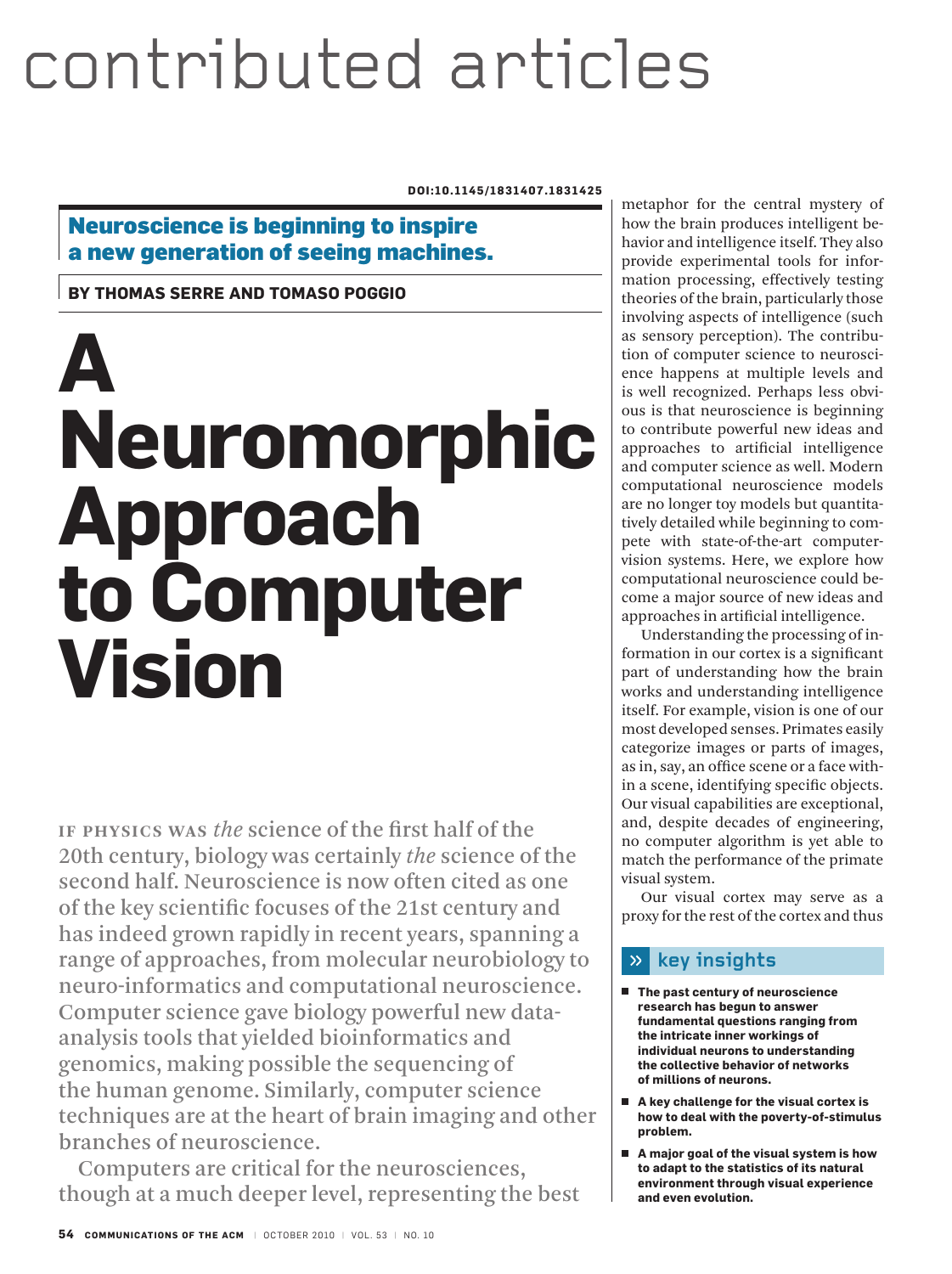

doubt that even a partial solution to the question of which computations are performed by the visual cortex would be a major breakthrough in computational neuroscience and more broadly in neuroscience. It would begin to explain one of the most amazing abilities of the brain and open doors to other aspects of intelligence (such as language and planning). It would also bridge the gap between neurobiology and the various information sciences, making it possible to develop computer algorithms that follow the information-processing principles used by biological organisms and honed by natural evolution.

The past 60 years of experimental work in visual neuroscience has generated a large and rapidly increasing

amount of data. Today's quantitative models bridge several levels of understanding, from biophysics to physiology to behavior. Some of these models compete with state-of-the-art computer-vision systems and are close to human-level performance for specific visual tasks.

Here, we describe recent work toward a theory of cortical visual processing. Unlike other models that address the computations in a given brain area (such as primary visual cortex) or attempt to explain a particular phenomenon (such as contrast adaptation and specific visual illusion), we describe a large-scale model that attempts to mimic the main information-processing steps across multiple brain areas and millions of neuron-like units. A first step toward understanding cortical functions may take the form of a detailed, neurobiologically plausible model, accounting for the connectivity, biophysics, and physiology of the cortex.

Models provide a much-needed framework for summarizing and integrating existing data and planning, coordinating, and interpreting new experiments. They can be powerful tools in basic research, integrating knowledge across multiple levels of analysis, from molecular to synaptic, cellular, systems, and complex visual behavior. However, models, as we discuss later, are limited in explanatory power but should, ideally, lead to a deeper and more general theory. Here, we discuss the role of the visual cortex and review key computational principles underlying the processing of information dur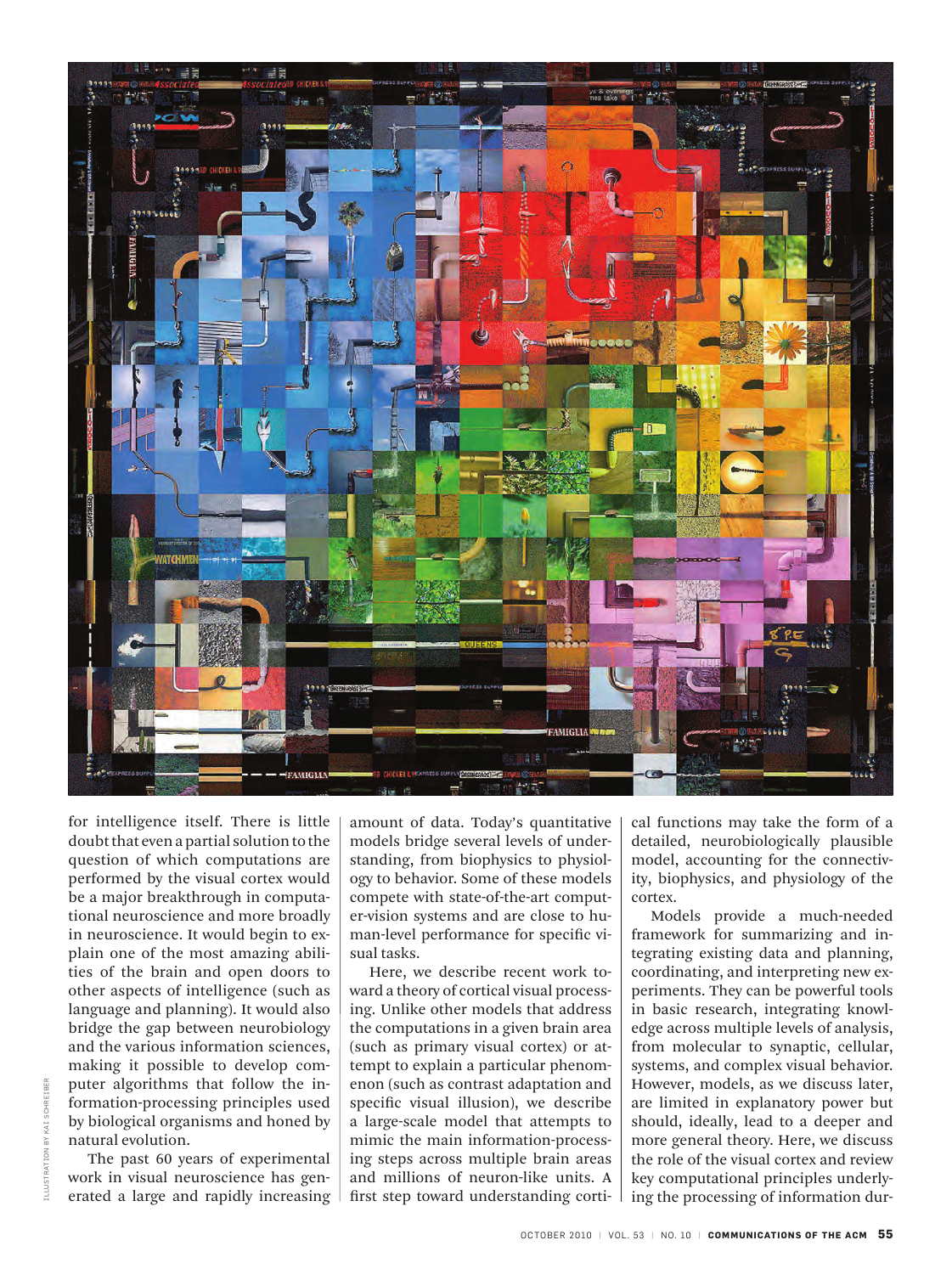ing visual recognition, then explore a computational neuroscience model (representative of a class of older models) that implements these principles, including some of the evidence in its favor. When tested with natural images, the model performs robust object recognition on par with computer-vision systems and human performance for a specific class of quick visual-recognition tasks. The initial success of this research represents a case in point for arguing that over the next decade progress in computer vision and artificial intelligence promises to benefit directly from progress in neuroscience.

#### **Goal of the Visual System**

A key computational issue in object recognition<sup>a</sup> is the specificity-invariance trade-off: Recognition must be able to finely discriminate between different objects or object classes (such as the faces in Figure 1) while being tolerant of object transformations (such as scaling, translation, illumination, changes in viewpoint, and clutter), as well as non-rigid transformations (such as variations in shape within a class), as in the change of facial expression in recognizing faces.

A key challenge posed by the visual cortex is how well it deals with the poverty-of-stimulus problem, or simple lack of visual information. Primates are able to learn to recognize an object in quite different images from far fewer labeled examples than are predicted by our present learning theory and algorithms. For instance, discriminative algorithms (such as support vector machines, or SVMs) can learn a complex object-recognition task from a few hundred labeled images. This number is small compared to the apparent dimensionality of the problem (millions of pixels), but a child, even a monkey, is apparently able to learn the same task from a handful of examples. As an example of the prototypical problem in visual recognition, imagine a (naïve) machine is shown an image of a given person and an image of another person. The system's task is to discriminate future images of these two people without seeing other images of them, though it has seen many images of other people and objects and their transformations and may have learned from them in an unsupervised way. Can the system learn to perform the classification task correctly with just two (or a few) labeled examples?

Imagine trying to build such a classifier from the output of two cortical cells, as in Figure 1. Here, the response of the two cells defines a 2D feature space to represent visual stimuli. In a more realistic setting, objects would be represented by the response patterns of thousands of such neurons. In the figure, we denote visual examples from the two people with + and – signs; panels (A) and (B) illustrate what the recognition problem would look like when these two neurons are sensitive vs. invariant to the precise position of the object within their receptive fields.<sup>b</sup> In each case, a separation (the red lines indicate one such possible separation)

can be found between the two classes. It has been shown that certain learning algorithms (such as SVMs with Gaussian kernels) can solve any discrimination task with arbitrary difficulty (in the limit of an infinite number of training examples). That is, with certain classes of learning algorithms we are guaranteed to be able to find a separation for the problem at hand irrespective of the difficulty of the recognition task. However, learning to solve the problem may require a prohibitively large number of training examples.

In separating two classes, the two representations in panels (A) and (B) are not equal; the one in (B) is far superior to the one in (A). With no prior assumption on the class of functions to be learned, the "simplest" classifier that can separate the data in (B) is much simpler than the "simplest" classifier that separates the data in (A). The number of wiggles of the separation line (related to the number of parameters to be learned) gives a hand-wavy estimate of the complexity of a classifier. The sample complexity of the problem derived from the invariant representation in (B) is much lower than that of



A hypothetical 2D (face) classification problem (red) line. One class is represented with + and the other with – symbols. Insets are 2D transformations (translation and scales) applied to examples from the two categories. Panels (A) and (B) are two different representations of the same set of images. (B), which is tolerant with respect to the exact position and scale of the object within the image, leads to a simpler decision function (such as a linear classifier) and requires fewer training examples to achieve similar performance, thus lowering the sample complexity of the classification problem. In the limit, learning in (B) could be done with only two training examples (blue).

a Within recognition, one distinguishes between identification and categorization. From a computational point of view, both involve classification and represent two points on a spectrum of generalization levels.

b The receptive field of a neuron is the part of the visual field that (properly stimulated) could elicit a response from the neuron.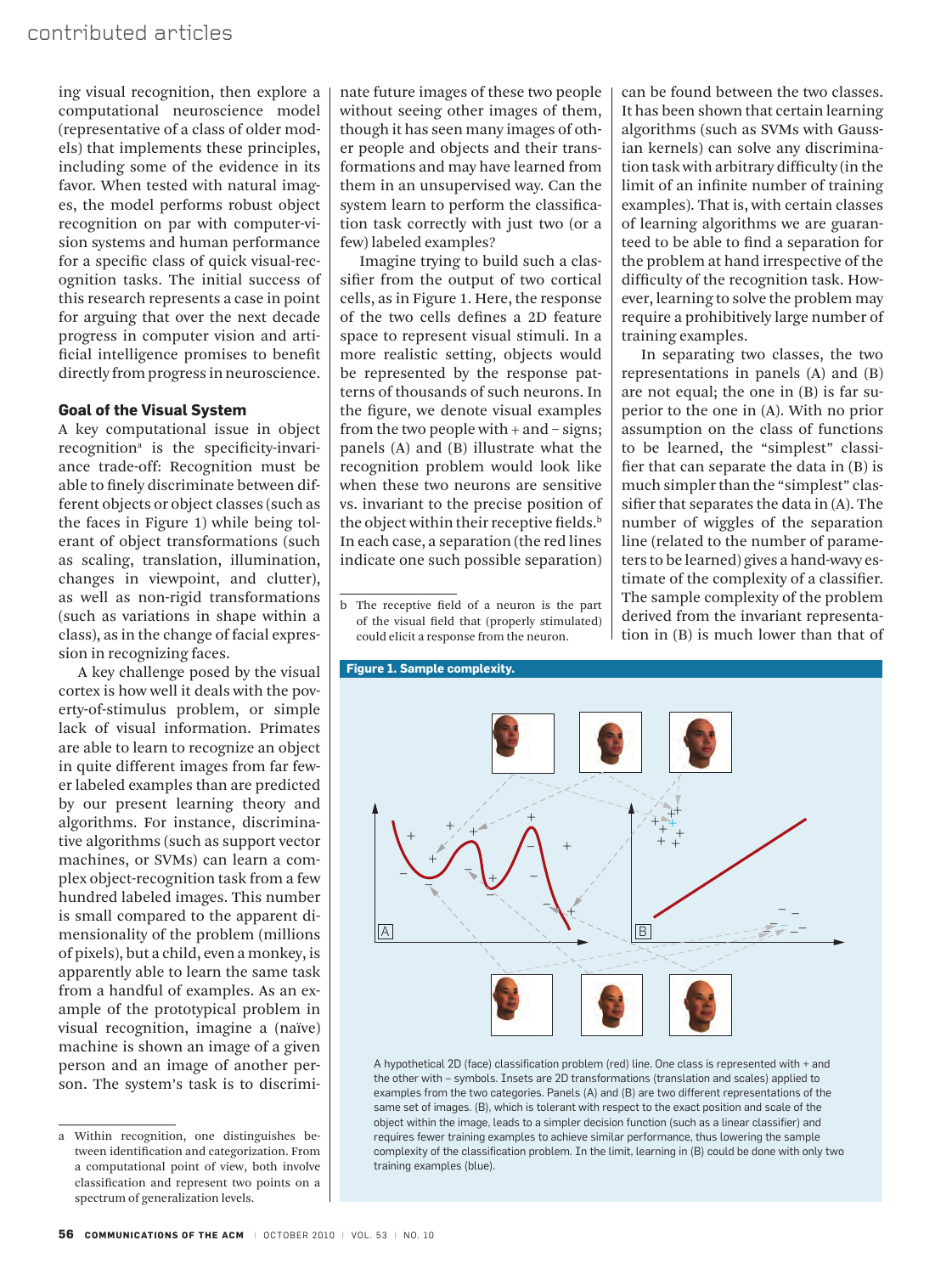the problem in (A). Learning to categorize the data-points in (B) requires far fewer training examples than in (A) and may be done with as few as two examples. The key problem in vision is thus what can be learned effectively with only a small number of examples.<sup>c</sup>

The main point is not that a low-level representation provided from the retina would not support robust object recognition. Indeed, relatively good computer-vision systems developed in the 1990s were based on simple retina-like representations and rather complex decision functions (such as radial basis function networks). The main problem of these systems is they required a prohibitively large number of training examples compared to humans.

More recent work in computer vision suggests a hierarchical architecture may provide a better solution to the problem; see also Bengio and Le Cun<sup>1</sup> for a related argument. For instance, Heisele et al.<sup>10</sup> designed a hierarchical system for the detection and recognition of faces, an approach based on a hierarchy of "component experts" performing a local search for one facial component (such as an eye or a nose) over a range of positions and scales. Experimental evidence from Heisele et al.<sup>10</sup> suggests such hierarchical systems based exclusively on linear (SVM) classifiers significantly outperform a shallow architecture that tries to classify a face as a whole, albeit by relying on more complex kernels.

The visual system may be using a similar strategy to recognize objects, with the goal of reducing the sample complexity of the classification problem. In this view, the visual cortex transforms the raw image into a position- and scale-tolerant representation through a hierarchy of processing stages, whereby each layer gradually increases the tolerance to position and scale of the image representation. After several layers of such processing stages, the resulting image representation can be used much more efficiently for task-dependent learning and classi-



**The role of the anatomical back-projections present (in abundance) among almost all areas in visual cortex is a matter of debate.**  fication by higher brain areas.

These stages can be learned during development from temporal streams of natural images by exploiting the statistics of natural environments in two ways: correlations over images that provide information-rich features at various levels of complexity and sizes; and correlations over time used to learn equivalence classes of these features under transformations (such as shifts in position and changes in scale). The combination of these two learning processes allows efficient sharing of visual features between object categories and makes learning new objects and categories easier, since they inherit the invariance properties of the representation learned from previous experience in the form of basic features common to other objects. In the following sections, we review evidence for this hierarchical architecture and the two correlation mechanisms described earlier.

#### **Hierarchical Architecture and Invariant Recognition**

Several lines of evidence (from both human psychophysics and monkey electrophysiology studies) suggest the primate visual system exhibits at least some invariance to position and scale. While the precise amount of invariance is still under debate, there is general agreement as to the fact that there is at least some generalization to position and scale.

The neural mechanisms underlying such invariant visual recognition have been the subject of much computational and experimental work since the early 1990s. One general class of computational models postulates that the hierarchical organization of the visual cortex is key to this process; see also Hegdé and Felleman<sup>9</sup> for an alternative view. The processing of shape information in the visual cortex follows a series of stages, starting with the retina and proceeding through the lateral geniculate nucleus (LGN) of the thalamus to primary visual cortex (V1) and extrastriate visual areas, V2, V4, and the inferotemporal (IT) cortex. In turn, IT provides a major source of input to the prefrontal cortex (PFC) involved in linking perception to memory and action; see Serre et al.<sup>29</sup> for references.

As one progresses along the ventral

c The idea of sample complexity is related to the point made by DiCarlo and Cox<sup>4</sup> about the main goal of processing information from the retina to higher visual areas to be "untangling object representations," so a simple linear classifier can discriminate between any two classes of objects.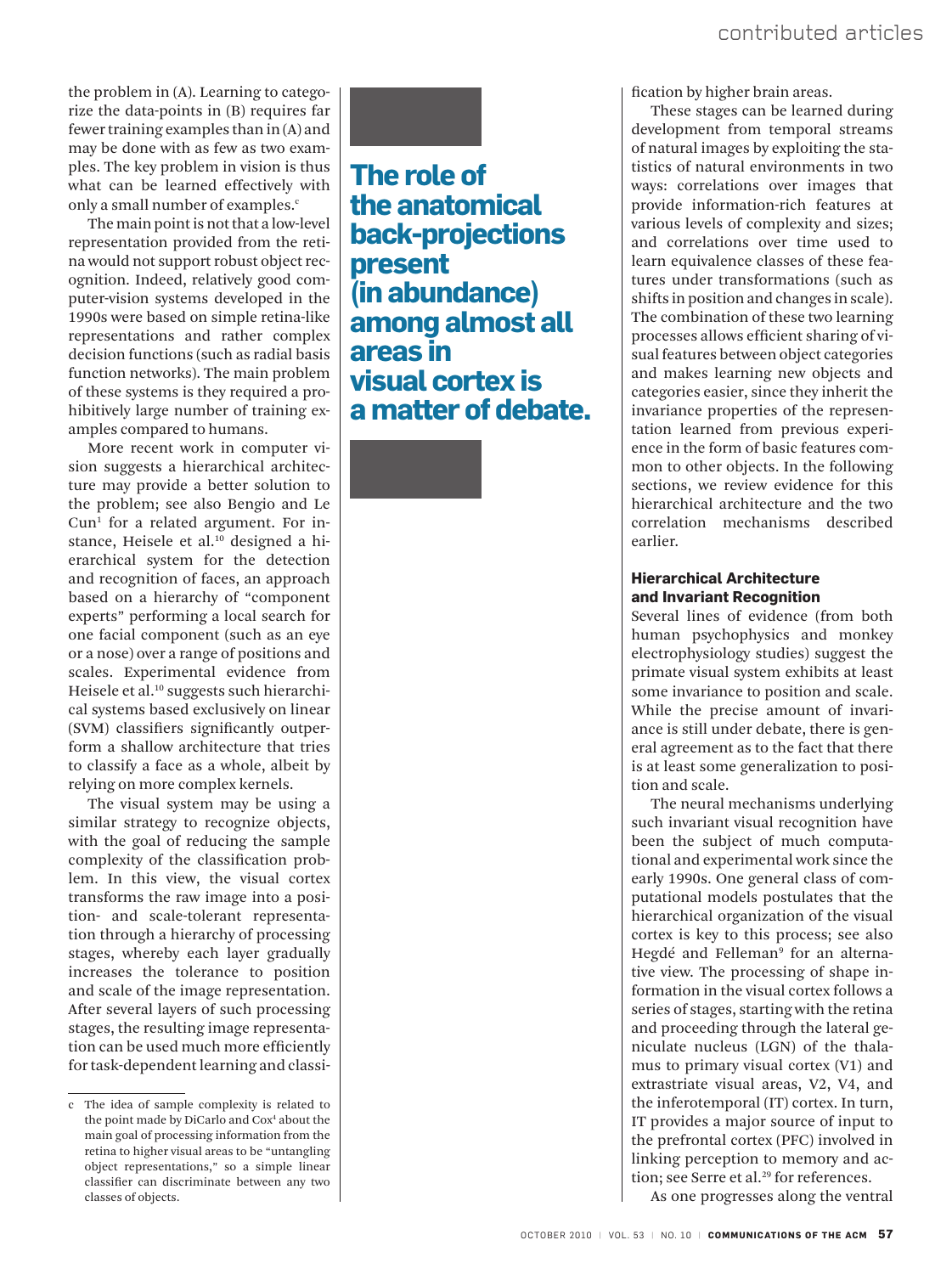stream of the visual cortex, neurons become selective for stimuli that are increasingly complex—from simple oriented bars and edges in early visual area V1 to moderately complex features in intermediate areas (such as a combination of orientations) to complex objects and faces in higher visual areas (such as IT). Along with this increase in complexity of the preferred stimulus, the invariance properties of neurons seem to also increase. Neurons become more and more tolerant with respect to the exact position and scale of the stimulus within their receptive fields. As a result, the receptive field size of neurons increases from about one degree or less in V1 to several degrees in IT.

Compelling evidence suggests that IT, which has been critically linked with a monkey's ability to recognize objects, provides a representation of the image that facilitates recognition tolerant of image transformations. For instance, Logothetis et al.<sup>16</sup> showed that monkeys can be trained to recognize paperclip-like wireframe objects at a specific location and scale. After training, recordings in their IT cortex revealed significant selectivity for the trained objects. Because monkeys were unlikely to have been in contact with the specific paperclip prior to training, this experiment provides indirect evidence of learning. More important, Logothetis et al.<sup>16</sup> found selective neurons also exhibited a range of invariance with respect to the exact position (two to four degrees) and scale (around two octaves) of the stimulus, which was never presented before testing at these new positions and scales. In 2005, Hung et al.<sup>12</sup> showed it was possible to train a (linear) classifier to robustly read out from a population of IT neurons the category information of a briefly flashed stimulus. Hung et al. also showed the classifier was able to generalize to a range of positions and scales (similar to Logothetis et al.'s data) not presented during the training of the classifier. This generalization suggests the observed tolerance to 2D transformation is a property of the population of neurons learned from visual experience but available for a novel object without object-specific learning, depending on task difficulty.

#### **Computational Models of Object Recognition in Cortex**

We developed<sup>26,29</sup> (in close cooperation with experimental labs) an initial quantitative model of feedforward hierarchical processing in the ventral stream of the visual cortex (see Figure 2). The resulting model effectively integrates the large body of neuroscience data (summarized earlier) characterizing the properties of neurons along the object-recognition processing hierarchy. The model also mimics human performance in difficult visual-recognition tasks<sup>28</sup> while performing at least as well as most current computer-vision systems.<sup>27</sup>

Feedforward hierarchical models have a long history, beginning in the 1970s with Marko and Giebel's homogeneous multilayered architecture<sup>17</sup> and later Fukushima's Neocognitron.6 One of their key computational mechanisms originates from the pioneering physiological studies and models of Hubel and Wiesel (http://serre-lab.clps.brown.edu/resources/ACM2010). The basic idea is to build an increasingly complex and invariant object representation in a hierarchy of stages by progressively integrating, or pooling, convergent inputs from lower levels. Building on existing models (see supplementary notes http://serre-lab.clps.brown. edu/resources/ACM2010), we have been developing<sup>24,29</sup> a similar computational theory that attempts to quantitatively account for a host of recent anatomical and physiological data; see also Mutch and Lowe<sup>19</sup> and Masquelier et al.18

The feedforward hierarchical model in Figure 2 assumes two classes of functional units: simple and complex. Simple act as local template-matching operators, increasing the complexity of the image representation by pooling over local afferent units with selectivity for different image features (such as edges at different orientations). Complex increase the tolerance of the representation with respect to 2D transformations by pooling over afferent units with similar selectivity but slightly different positions and scales.

Learning and plasticity. How the organization of the visual cortex is influenced by development vs. genetics is a matter of debate. An fMRI study<sup>21</sup> showed the patterns of neural activity elicited by certain ecologically important classes of objects (such as faces and places in monozygotic twins) are significantly more similar than in dizygotic twins. These results suggest that genes may play a significant role in the way the visual cortex is wired to process certain object classes. Meanwhile, several electrophysiological studies have demonstrated learning and plasticity in the adult monkey; see, for instance, Li and DiCarlo.<sup>15</sup> Learning is likely to be both faster and easier to elicit in higher visually responsive areas (such as PFC and  $IT<sup>15</sup>$ ) than in lower areas.

This learning result makes intuitive sense. For the visual system to remain stable, the time scale for learning should increase ascending the ventral stream.<sup>d</sup> In the Figure 2 model, we assumed unsupervised learning from V1 to IT happens during development in a sequence starting with the lower areas. In reality, learning might continue throughout adulthood, certainly at the level of IT and perhaps in intermediate and lower areas as well.

*Unsupervised learning in the ventral stream of the visual cortex.* With the exception of the task-specific units at the top of the hierarchy ("visual routines"), learning in the model in Figure 2 is unsupervised, thus closely mimicking a developmental learning stage.

As emphasized by several authors, statistical regularities in natural visual scenes may provide critical cues to the visual system for learning with very limited or no supervision. A key goal of the visual system may be to adapt to the statistics of its natural environment through visual experience and perhaps evolution, too. In the Figure 2 model, the selectivity of simple and complex units can be learned from natural video sequences (see supplementary ma-

d In the hierarchical model in Figure 1, learning proceeds layer by layer, starting at the bottom, a process similar to recent work by Hinton<sup>11</sup> but that is quite different from the original neural networks that used back-propagation and simultaneously learned all layers at the same time. Our implementation includes the unsupervised learning of features from natural images but assumes the learning of position and scale tolerance, thus hardwired in the model; see Masquelier et al.<sup>18</sup> for an initial attempt at learning position and scale tolerance in the model.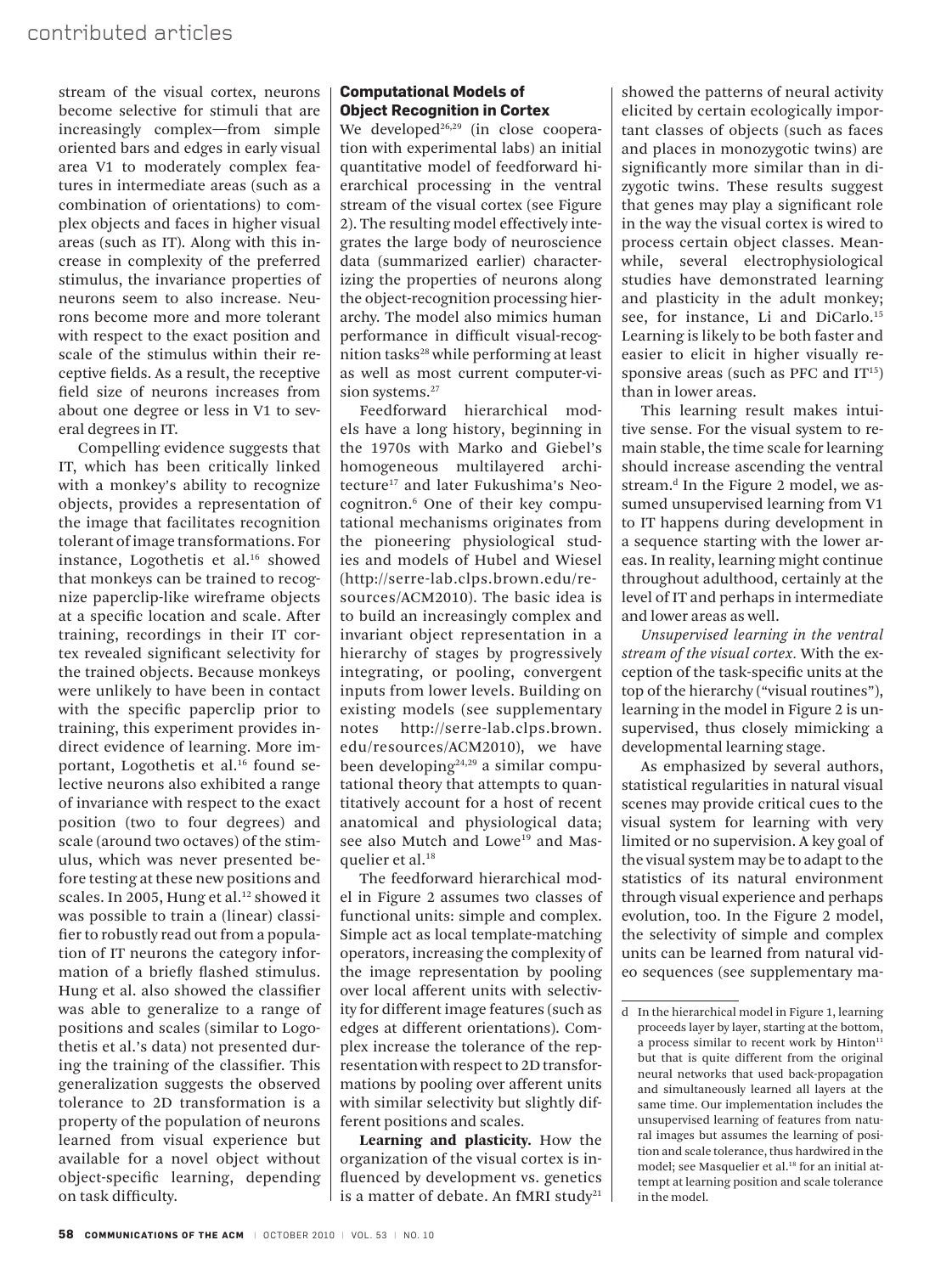terial http://serre-lab.clps.brown.edu/ resources/ACM2010 for details).

*Supervised learning in higher areas.* After this initial developmental stage, learning a new object category requires training only of task-specific circuits at the top of the ventralstream hierarchy, thus providing a position and scale-invariant representation to task-specific circuits beyond IT to learn to generalize over transformations other than image-plane transformations (such as 3D rotation) that must be learned anew for each object or category. For instance, poseinvariant face categorization circuits may be built, possibly in PFC, by combining several units tuned to different face examples, including different people, views, and lighting conditions (possibly in IT).

A default routine may be running in a default state (no specific visual task), perhaps the routine What is there? As an example of a simple routine consider a classifier that receives the activity of a few hundred IT-like units, tuned to examples of the target object and distractors. While learning in the model from the layers below is stimulusdriven, the PFC-like classification units are trained in a supervised way following a perceptron-like learning rule.

#### **Immediate Recognition**

The role of the anatomical back-projections present (in abundance) among almost all areas in the visual cortex is a matter of debate. A commonly accepted hypothesis is that the basic processing of information is feedforward,30 supported most directly by the short times required for a selective response to appear in cells at all stages of the hierarchy. Neural recordings from IT in a monkey<sup>12</sup> show the activity of small neuronal populations over very short time intervals (as short as 12.5ms and about 100ms after stimulus onset) contains surprisingly accurate and robust information supporting a variety of recognition tasks. While this data does not rule out local feedback loops within an area, it does suggest that a core hierarchical feedforward architecture (like the one described here) may be a reasonable starting point for a theory of the visual cortex, aiming to explain immediate recognition, the initial phase of recognition before eye movement

and high-level processes take place.

*Agreement with experimental data.*  Since its original development in the late 1990s, $24,29$  the model in Figure 2 has been able to explain a number of new experimental results, including data not used to derive or fit model parameters. The model seems to be qualitatively and quantitatively consistent with (and in some cases predicts $29$ ) several properties of subpopulations of cells in V1, V4, IT, and PFC, as well as fMRI and psychophysical data (see the sidebar "Quantitative Data Compatible with the Model" for a complete list of findings).

We compared the performance of the model against the performance of human observers in a rapid animal vs. non-animal recognition task $28$  for which recognition is quick and cortical back-projections may be less relevant. Results indicate the model predicts human performance quite well during such a task, suggesting the model may

indeed provide a satisfactory description of the feedforward path. In particular, for this experiment, we broke down the performance of the model and human observers into four image categories with varying amounts of clutter. Interestingly, the performance of both the model and the human observers was most accurate  $(-90\% \text{ cor-}$ rect for both human participants and the model) on images for which the amount of information is maximal and clutter minimal and decreases monotically as the clutter in the image increases. This decrease in performance with increasing clutter likely reflects a key limitation of this type of feedforward architecture. This result is in agreement with the reduced selectivity of neurons in V4 and IT when presented with multiple stimuli within their receptive fields for which the model provides a good quantitative fit<sup>29</sup> with neurophysiology data (see the sidebar).

Application to computer vision.

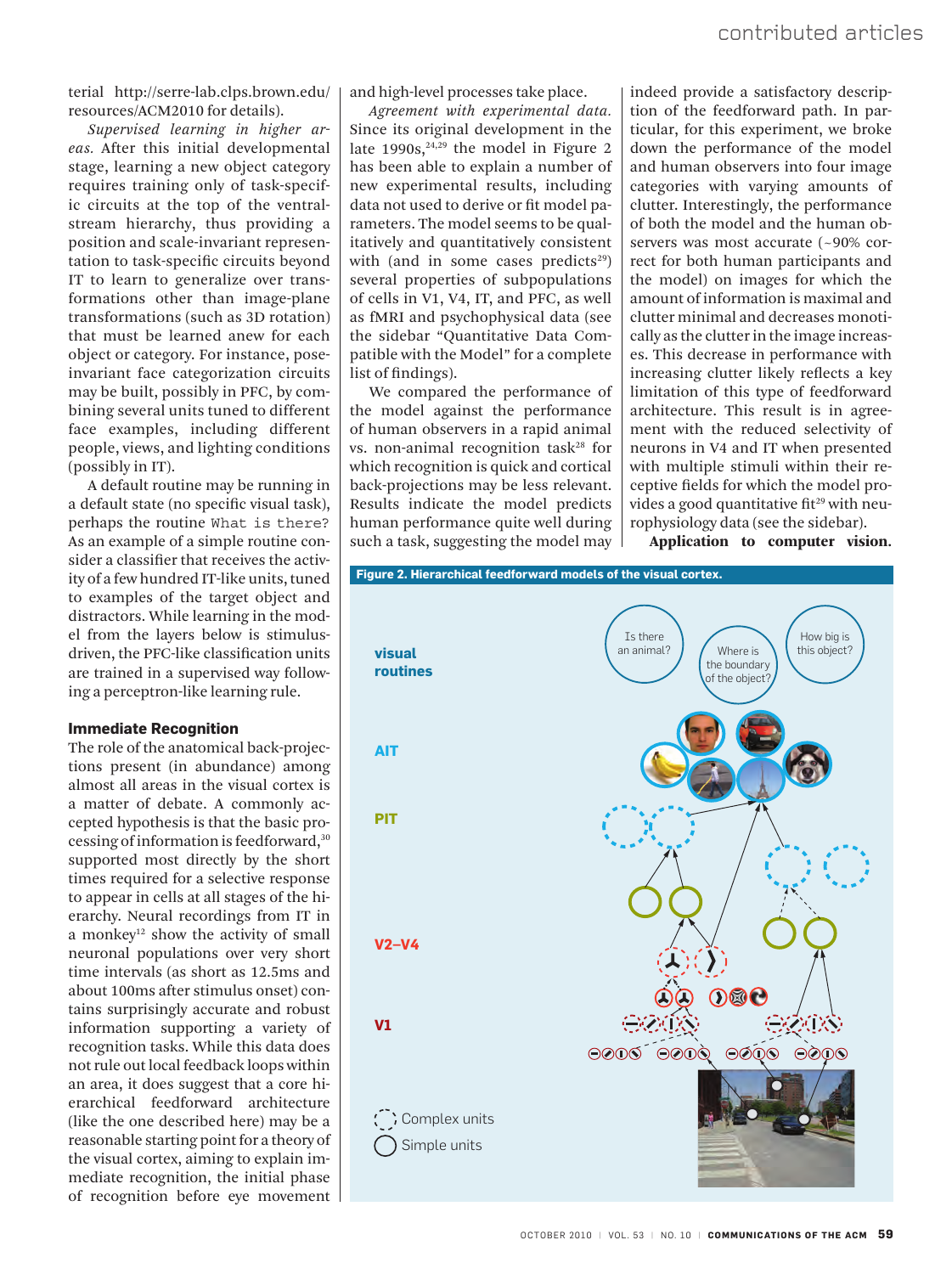How does the model<sup>29</sup> perform realworld recognition tasks? And how does it compare to state-of-the-art artificial-intelligence systems? Given the specific biological constraints the theory must satisfy (such as using only biophysically plausible operations, receptive field sizes, and a range of invariances), it was not clear how well the model implementation would perform compared to systems heuristically engineered for these complex tasks.

Several years ago, we were surprised to find the model capable of recognizing complex images,<sup>27</sup> performing at a level comparable to some of the best existing systems on the CalTech-101 image database of 101 object categories with a recognition rate of about 55% (chance level < 1%); see Serre et al.27 and Mutch and Lowe.19 A related system with fewer layers, less invariance, and more units had an even better recognition rate on the CalTech data set.<sup>20</sup>

We also developed an automated system for parsing street-scene images $27$  based in part on the class of models described earlier. The system recognizes seven different object categories—cars, pedestrians, bikes, skies, roads, buildings, trees—from natural images of street scenes despite very large variations in shape (such as trees in summer and winter and SUVs and compact cars from any point of view).

Content-based recognition and search in videos is an emerging application of computer vision, whereby neuroscience may again suggest an avenue for approaching the problem. In 2007, we developed an initial model for recognizing biological motion and actions from video sequences based on the organization of the dorsal stream of the visual cortex,<sup>13</sup> which is critically linked to the processing of motion information, from V1 and MT to higher motion-selective areas MST/FST and STS. The system relies on computational principles similar to those in the model of the ventral stream described earlier but that start with spatio-temporal filters modeled after motion-sensitive cells in the primary visual cortex.

We evaluated system performance for recognizing actions (human and animal) in real-world video sequenc-

### Quantitative Data Compatible with the Model

**Black corresponds to data used to derive the parameters of the model, red to data consistent with the model (not used to fit model parameters), and blue to actual correct predictions by the model. Notations: PFC (prefrontal cortex), V1 (visual area I or primary visual cortex), V4 (visual area IV), and IT (inferotemporal cortex). Data from these areas corresponds to monkey electrophysiology studies. LOC (Lateral Occipital Complex) involves fMRI with humans. The psychological studies are psychophysics on human subjects.** 

| Area       | Type of data                                      |                  | Ref. biol. data Ref. model data |
|------------|---------------------------------------------------|------------------|---------------------------------|
| Psych.     | Rapid animal categorization                       | $\left(1\right)$ | $\left( 1\right)$               |
|            | Face inversion effect                             | (2)              | (2)                             |
| <b>LOC</b> | Face processing (fMRI)                            | (3)              | (3)                             |
| <b>PFC</b> | Differential role of IT and PFC in categorization | (4)              | (5)                             |
| IΤ         | Tuning and invariance properties                  | (6)              | (5)                             |
|            | Read out for object category                      | (7)              | (8,9)                           |
|            | Average effect in IT                              | (10)             | (10)                            |
| <b>V4</b>  | <b>MAX</b> operation                              | (11)             | (5)                             |
|            | Tuning for two-bar stimuli                        | (12)             | (8, 9)                          |
|            | Two-spot interaction                              | (13)             | (8)                             |
|            | Tuning for boundary conformation                  | (14)             | (8,15)                          |
|            | Tuning for Cartesian and non-Cartesian gratings   | (16)             | (8)                             |
| V1         | Simple and complex cells tuning properties        | $(17-19)$        | (8)                             |
|            | MAX operation in subset of complex cells          | (20)             | (5)                             |

1. Serre, T., Oliva, A., and Poggio, T. *Proc. Natl. Acad. Sci.104*, 6424 (Apr. 2007).

2. Riesenhuber, M. et al. *Proc. Biol. Sci. 271*, S448 (2004).

3. Jiang, X. et al. *Neuron 50*, 159 (2006).

- 4. Freedman, D.J., Riesenhuber, M., Poggio, T., and Miller, E.K. *Journ. Neurosci. 23*, 5235 (2003).
- 5. Riesenhuber, M. and Poggio, T. *Nature Neuroscience 2*, 1019 (1999).
- 6. Logothetis, N.K., Pauls, J., and Poggio, T. *Curr. Biol. 5*, 552 (May 1995).
- 7. Hung, C.P., Kreiman, G., Poggio, T., and DiCarlo, *J.J. Science 310*, 863 (Nov. 2005).
- 8. Serre, T. et al. *MIT AI Memo 2005-036 / CBCL Memo 259* (2005).
- 9. Serre, T. et al. *Prog. Brain Res. 165*, 33 (2007).
- 10. Zoccolan, D., Kouh, M., Poggio, T., and DiCarlo, *J.J. Journ. Neurosci. 27*, 12292 (2007).
- 11. Gawne, T.J. and Martin, J.M. *Journ. Neurophysiol. 88*, 1128 (2002).
- 12. Reynolds, J.H., Chelazzi, L., and Desimone, R. *Journ. Neurosci.19*, 1736 (Mar. 1999).
- 13. Taylor, K., Mandon, S., Freiwald, W.A., and Kreiter, A.K. *Cereb. Cortex 15*, 1424 (2005).
- 14. Pasupathy, A. and Connor, C. *Journ. Neurophysiol. 82*, 2490 (1999).
- 15. Cadieu, C. et al. *Journ. Neurophysiol. 98*, 1733 (2007).
- 16. Gallant, J.L. et al. *Journ. Neurophysiol. 76*, 2718 (1996).
- 17. Schiller, P.H., Finlay, B.L., and Volman, S.F. *Journ. Neurophysiol. 39*, 1288 (1976).
- 18. Hubel, D.H. and Wiesel, T.N. *Journ. Physiol. 160*, 106 (1962).
- 19. De Valois, R.L., Albrecht, D.G., and Thorell, L.G. *Vision Res. 22*, 545 (1982).
- 20. Lampl, I., Ferster, D., Poggio, T., and Riesenhuber, M. *Journ. Neurophysiol. 92*, 2704 (2004).

es,<sup>13</sup> finding that the model of the dorsal stream competed with a state-ofthe-art action-recognition system (that outperformed many other systems) on all three data sets.13 A direct extension of this approach led to a computer system for the automated monitoring and analysis of rodent behavior for behavioral phenotyping applications that perform on par with human manual scoring. We also found the learning in this model produced a large dictionary of optic-flow patterns that seems consistent with the response properties of cells in the medial temporal (MT) area in response to both isolated gratings and plaids, or two gratings superimposed on one another.

#### **Conclusion**

Demonstrating that a model designed to mimic known anatomy and physiol-